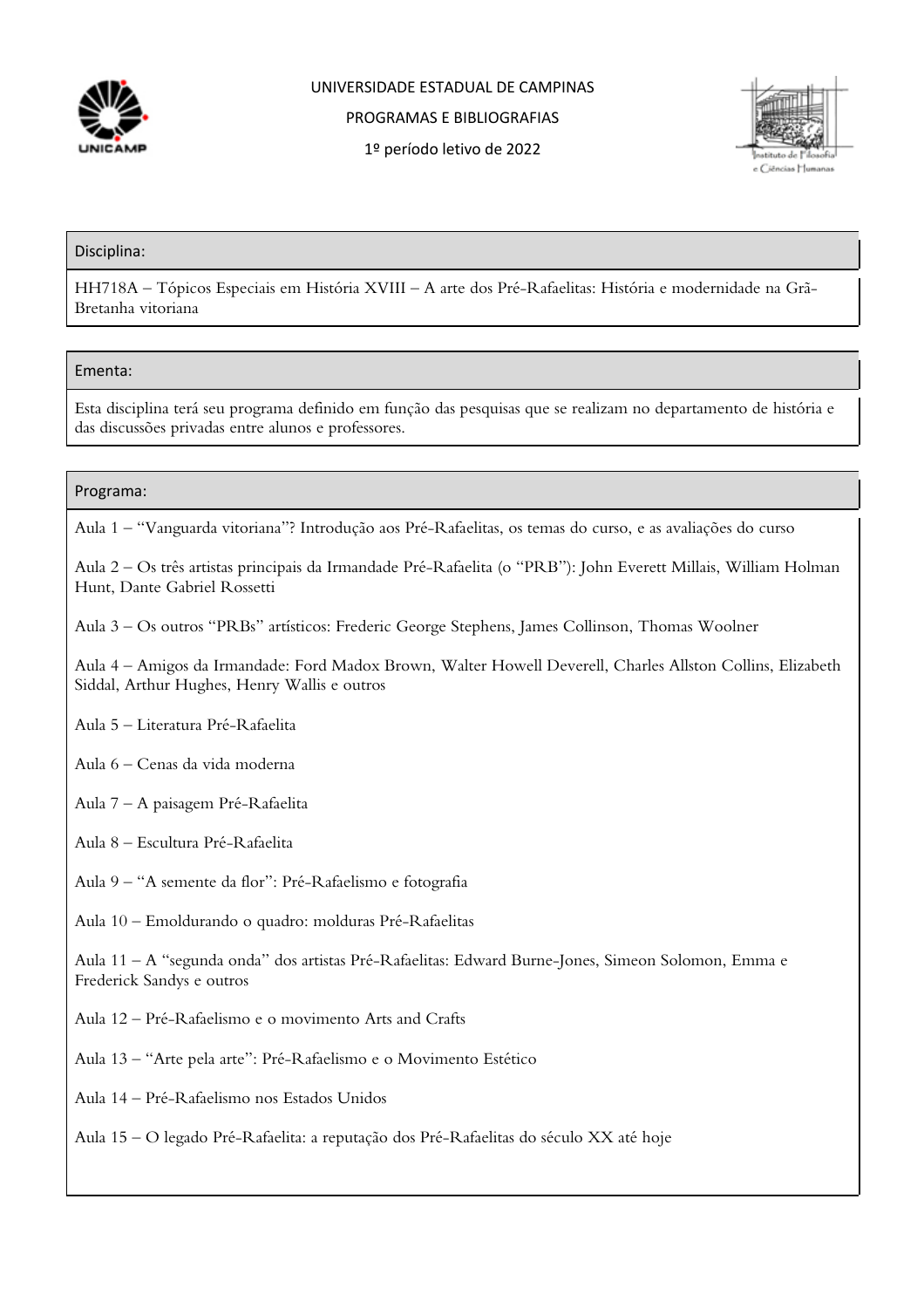

## UNIVERSIDADE ESTADUAL DE CAMPINAS

PROGRAMAS E BIBLIOGRAFIAS

1º período letivo de 2022



### Bibliografia:

Livros marcam com " \* " são disponível na biblioteca de Unicamp. Os textos que não estão na biblioteca ou em The Internet Archive serão compartilhados como PDFs no Google Classroom. Observe que a maioria dos textos está em inglês.

Textos geral

BARRINGER, Tim. *Reading the Pre-Raphaelites.* 2<sup>o</sup> edição. New Haven, CT: Yale University Press, 2012.

BARRINGER, Tim, ROSENFELD, Jason, e SMITH, Alison. *Pre-Raphaelites: Victorian Avant-Garde.* London: Tate Publishing, 2012.

\* BRYDEN, Inga (org). *The Pre-Raphaelites: Writings and Sources.* 4 vols. London: Routledge, 1998.

CALLOWAY, Stephen (org). *The Cult of Beauty: The Aesthetic Movement, 1860–1900.* London: V&A Publishing, 2011.

CRUISE, Colin. *Pre-Raphaelite Drawing.* London: Thames & Hudson, 2011.

\* MARSH, Jan, e NUNN, Pamela Gerrish. *Women Artists and the Pre-Raphaelite Movement.* London: Virago, 1998. Também disponível em The Internet Archive: https://archive.org/details/womenartistsprer0000mars/page/n3/mode/2up.

MARSH, Jan, et al. *Pre-Raphaelite Sisters.* London: National Portrait Gallery, 2019.

*Os Pré-Rafaelitas: antologia poética.* Lisboa: Assírio & Alvim, 2005.

PARRIS, Leslie (org). *The Pre-Raphaelites.* London: Tate Gallery, 1984. Disponível em The Internet Archive: https://archive.org/details/preraphaelites0000unse\_p5x9/page/n5/mode/2up.

\* PRETTEJOHN, Elizabeth. *The Art of the Pre-Raphaelites.* London: Tate Publishing, 2000.

PRETTEJOHN, Elizabeth. *Art for Art's Sake: Aestheticism in Victorian Painting.* New Haven, CT: Yale University Press, 2007.

PRETTEJOHN, Elizabeth (org). *The Cambridge Companion to the Pre-Raphaelites*. Cambridge: Cambridge University Press, 2012.

\* READ, Benedict, e BARNES, Joanna. *Pre-Raphaelite Sculpture: Nature and Imagination in British Sculpture, 1848–1914.* London: Lund Humphries, 1991. Também disponível em The Internet Archive: https://archive.org/details/preraphaelitescu0000unse.

STALEY, Allen, et al. *Pre-Raphaelite Vision: Truth to Nature.* London: Tate Publishing, 2004.

TOWNSEND, Joyce, RIDGE, Jacqueline, e HACKNEY, Stephen. *Pre-Raphaelite Painting Techniques, 1848–56.* London: Tate Publishing, 2004.

WAGGONER, Diane, et al. *The Pre-Raphaelite Lens: British Photography and Painting, 1848–1875.* Farnham: Lund Humphries, 2010.